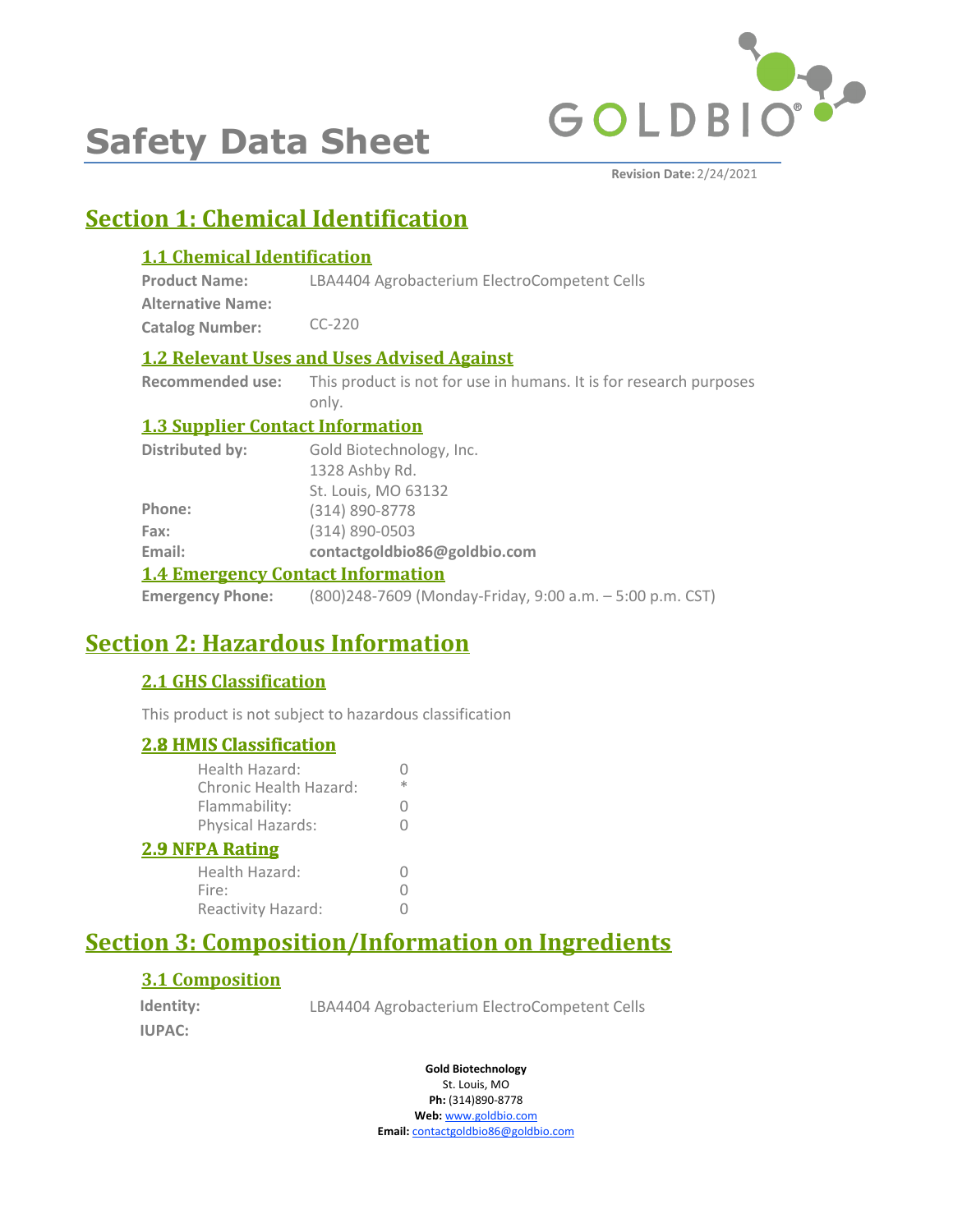**Molecular Weight: Synonyms: CAS Number: Molecular Formula:**

# **Section 4: First Aid Measures**

### **4.1 Detailed First Aid Measures**

| Inhalation:                | If breathed in, move person into fresh air. If not breathing, give<br>artificial respiration. Consult a physician.                                    |
|----------------------------|-------------------------------------------------------------------------------------------------------------------------------------------------------|
| Skin:                      | Immediately wash skin copiously with soap and water. Take victim<br>immediately to hospital. Consult a physician.                                     |
| Eye:                       | Immediately rinse out with water for at least 15 minutes. Assure<br>adequate flushing by separating the eyelids with fingers. Consult a<br>physician. |
| Ingestion:                 | Wash out mouth with water. Drink plenty of water. Consult a<br>physician. Never give anything by mouth to an unconscious person.                      |
| <b>Notes to Physician:</b> | Treat symptomatically and supportively.                                                                                                               |

### **4.2 Most Important Symptoms And Effects, Either Acute Or Delayed**

The most important known symptoms and effects are described in the labeling (see section2). And /or in section 11.

### **4.3 Indication of immediate medical attention and special treatment needed**

Not available

# **Section 5: Fire Fighting Measures**

### **5.1 Conditions of flammability:**

Not flammable or combustible.

#### **5.2 Suitable extinguishing media:**

Use water spray, alcohol-resistant foam, dry chemical or carbon dioxide.

#### **5.3 Specific hazards arising from the chemical**

During a fire, highly toxic gases may be generated by thermal decomposition or combustion – Unknown.

### **5.4 Specific protective actions for fire-fighters:**

Wear self-contained breathing apparatus and protective clothing to prevent contact with skin and eyes.

# **Section 6: Accidental Release Measures**

### **6.1 Personal precautions, protective equipment and emergency procedures:**

Use personal protective equipment. Avoid breathing vapors, mist or gas. Ensure adequate ventilation.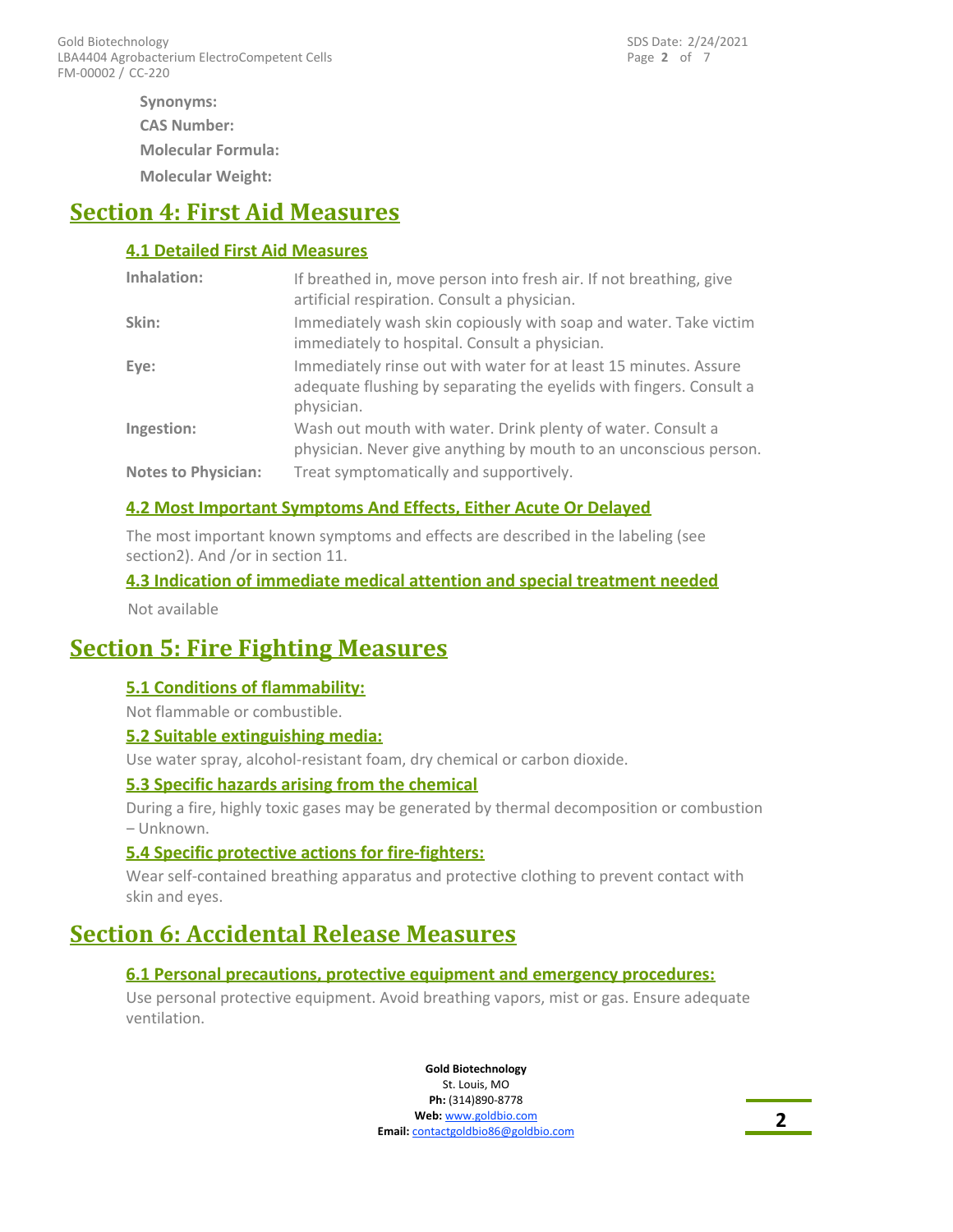### **6.2 Environmental precautions:**

Do not let product enter drains.

### **6.3 Methods and materials for containment and cleaning up:**

Soak up with absorbent material, discard.

# **Section 7: Handling and Storage**

### **7.1 Precautions for safe handling:**

Always wear personal protective equipment (PPE, see section 8).

#### **7.2 Conditions for safe storage, including and incompatibilities:**

Keep container tightly closed.

Store the kit at -80°C.

# **Section 8: Exposure Controls / Personal Protection**

### **8.1 Control Parameters:**

Contains no substances with occupational exposure limit values.

### **8.2: Appropriate engineering controls:**

Contains no substances with occupational exposure limit values.

### **8.3 Personal Protective Equipment (PPE):**

**Eye/Face Protection:** Safety glasses with side-shields conforming to EN166. Use equipment for eye protection tested and approved under appropriate government standards such as NIOSH (US) or EN 166(EU).

**Skin Protection:** Handle with gloves. Gloves must be inspected prior to use. Use proper glove removal technique - without touching outer surface of glove - to avoid skin contact with this product. Dispose of contaminated gloves after use in accordance with applicable laws and good laboratory practices. Wash and dry hands. The type of protective equipment must be selected according to the concentration and amount of the dangerous substance at the specific workplace.

**Respiratory Protection:** Where risk assessment shows air-purifying respirators are appropriate use a full-face particle respirator type N100 (US) or type P3 (EN 143) respirator cartridges as a backup to engineering controls. If the respirator is the sole means of protection, use a full-face supplied air respirator. Use respirators and components tested and approved under appropriate government standards such as NIOSH (US) or CEN (EU).

**Other Protective Clothing or Equipment:** Wear appropriate protective clothing to prevent exposure.

| <b>Control Parameters - Workplace</b> |               | <b>Control</b> |                                    |                                                      |
|---------------------------------------|---------------|----------------|------------------------------------|------------------------------------------------------|
| Component:                            | CAS-No:       | <b>Value:</b>  | <b>Parameters:</b>                 | <b>Basis:</b>                                        |
| Glycerol                              | $56 - 81 - 5$ | TWA:<br>TWA:   | 15 mg/m <sup>3</sup><br>5 mg/m $3$ | mist, total particulate<br>mist, respirable fraction |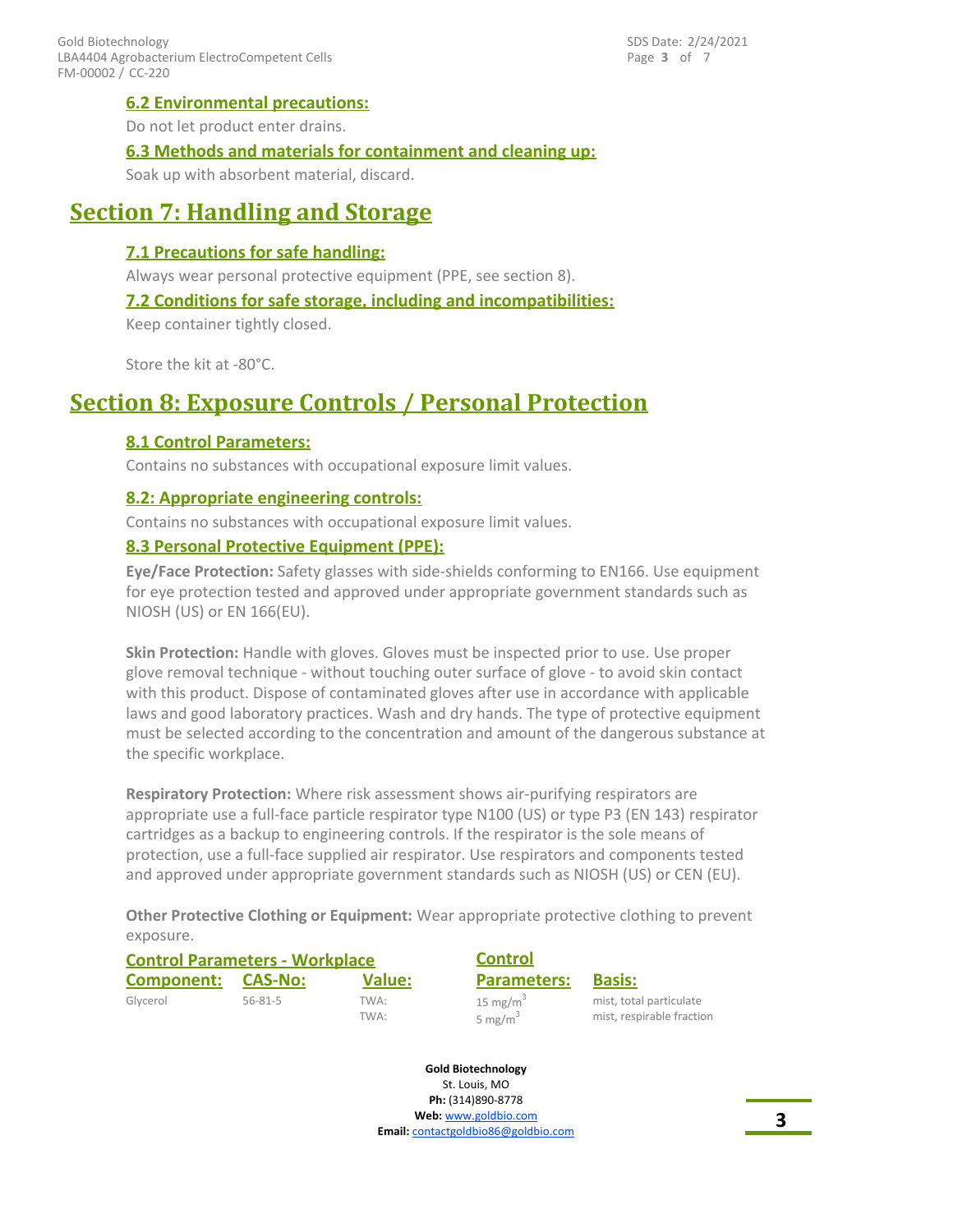Page **4** of 7 SDS Date: 2/24/2021

# **Section 9: Physical and Chemical Properties**

### **9.1 General chemical and physical properties**

| Appearance:                                      | Liquid        |
|--------------------------------------------------|---------------|
| Odor:                                            | Odorless      |
| <b>Odor Threshold:</b>                           | Not Available |
| pH:                                              | Not Available |
| <b>Melting Point:</b>                            | Not Available |
| <b>Freezing Point:</b>                           | Not Available |
| <b>Boiling Point/Range:</b>                      | Not Available |
| <b>Flash Point:</b>                              | Not Available |
| <b>Evaporation Rate:</b>                         | Not Available |
| Lower Explosion Limit: Not Available             |               |
| <b>Upper Explosion Limit: Not Available</b>      |               |
| <b>Vapor Pressure:</b>                           | Not Available |
| <b>Vapor Density:</b>                            | Not Available |
| <b>Relative Density:</b>                         | Not Available |
| Solubility:                                      | Not Available |
| <b>Partition Coefficient</b><br>n-octanol/water: | Not Available |
| <b>Auto-Ignition</b><br>Temperature:             | Not Available |
| Decomposition<br>Temperature:                    | Not Available |
| <b>Viscosity:</b>                                | Not Available |

# **Section 10: Stability and Reactivity Data**

### **10.1 Reactivity:**

#### Not available

#### **10.2 Chemical Stability:**

Stable under recommended storage conditions.

#### **10.3 Possibility of hazardous reactions:**

Not available.

### **10.4 Conditions to avoid:**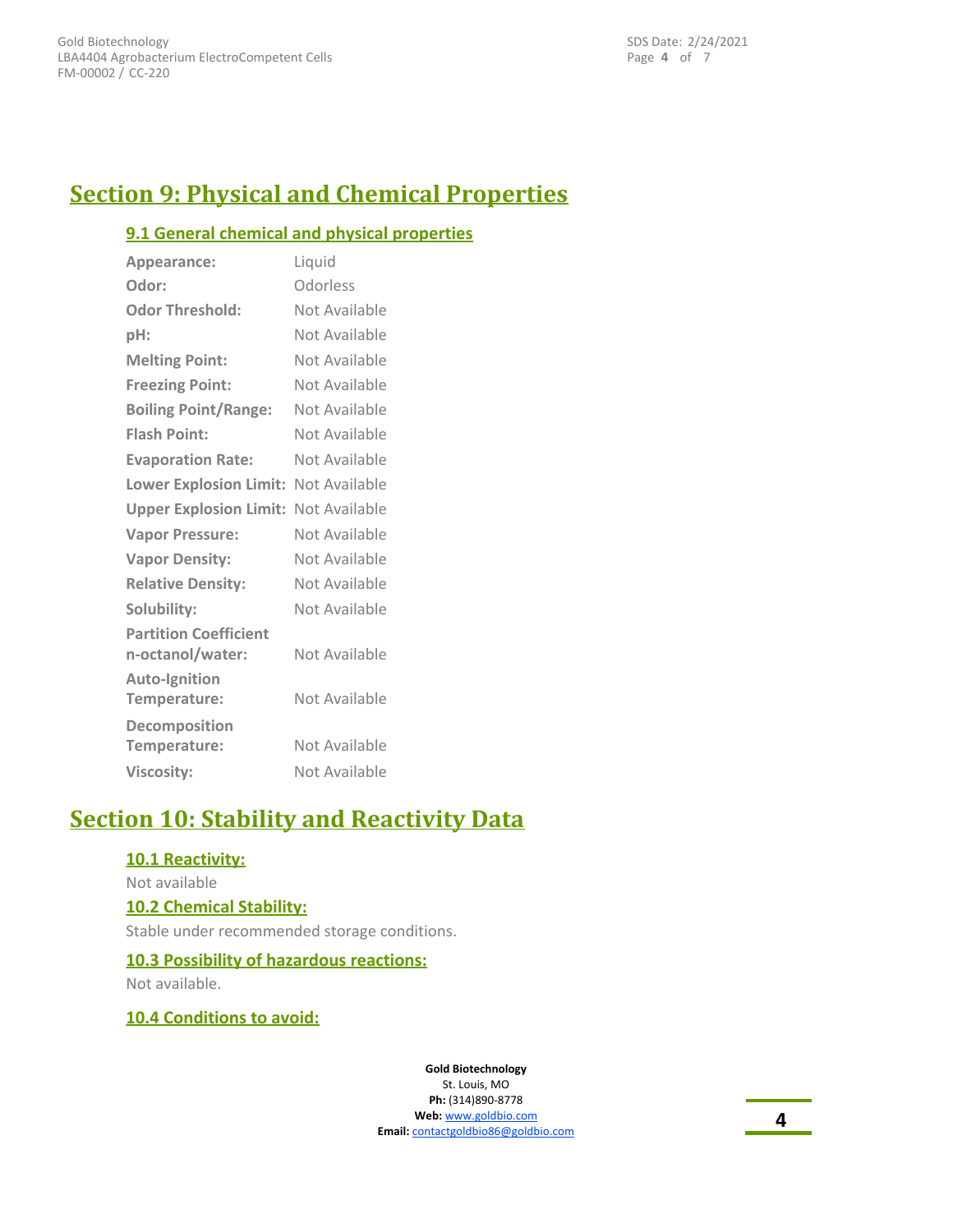FM-00002 / CC-220 Gold Biotechnology LBA4404 Agrobacterium ElectroCompetent Cells Page **5** of 7 SDS Date: 2/24/2021

Incompatible materials.

#### **10.5 Incompatible materials:**

Strong oxidizing agents.

#### **10.6 Hazardous decomposition products:**

Hazardous decomposition products formed under fire conditions. - Unknown.

# **Section 11: Toxicological Information**

**11.1 Toxicological effects**

**Acute toxicity:**

**Skin corrosion/irritation:**

Not available.

**Respitory or skin sensitization:**

Not available.

**Germ cell mutagenicity:**

Not available.

**Carcinogenicity:**

| IARC:                         | No component of this product present at levels greater than or equal<br>to 0.1% is identified as probable, possible or confirmed human<br>carcinogen by IARC.  |
|-------------------------------|----------------------------------------------------------------------------------------------------------------------------------------------------------------|
| <b>ACGIH:</b>                 | No component of this product present at levels greater than or equal<br>to 0.1% is identified as probable, possible or confirmed human<br>carcinogen by ACGIH. |
| NTP:                          | No component of this product present at levels greater than or equal<br>to 0.1% is identified as probable, possible or confirmed human<br>carcinogen by NTP.   |
| OSHA:                         | No component of this product present at levels greater than or equal<br>to 0.1% is identified as a carcinogen or potential carcinogen by<br>OSHA.              |
| <b>Reproductive toxicity:</b> |                                                                                                                                                                |
| Not available                 |                                                                                                                                                                |

Not available.

**STOT-single exposure:**

Not available.

#### **STOT-repeated exposure:**

Not available.

#### **Aspiration hazard:**

Not available.

#### **Likely routes of exposure:**

Respiratory organs, mouth, skin, and eyes.

#### **Symptoms of exposure:**

To the best of our knowledge, the chemical, physical, and toxicological properties have

#### **Gold Biotechnology** St. Louis, MO

**Ph:** (314)890-8778 **Web:** www.goldbio.com

**Email:** contactgoldbio86@goldbio.com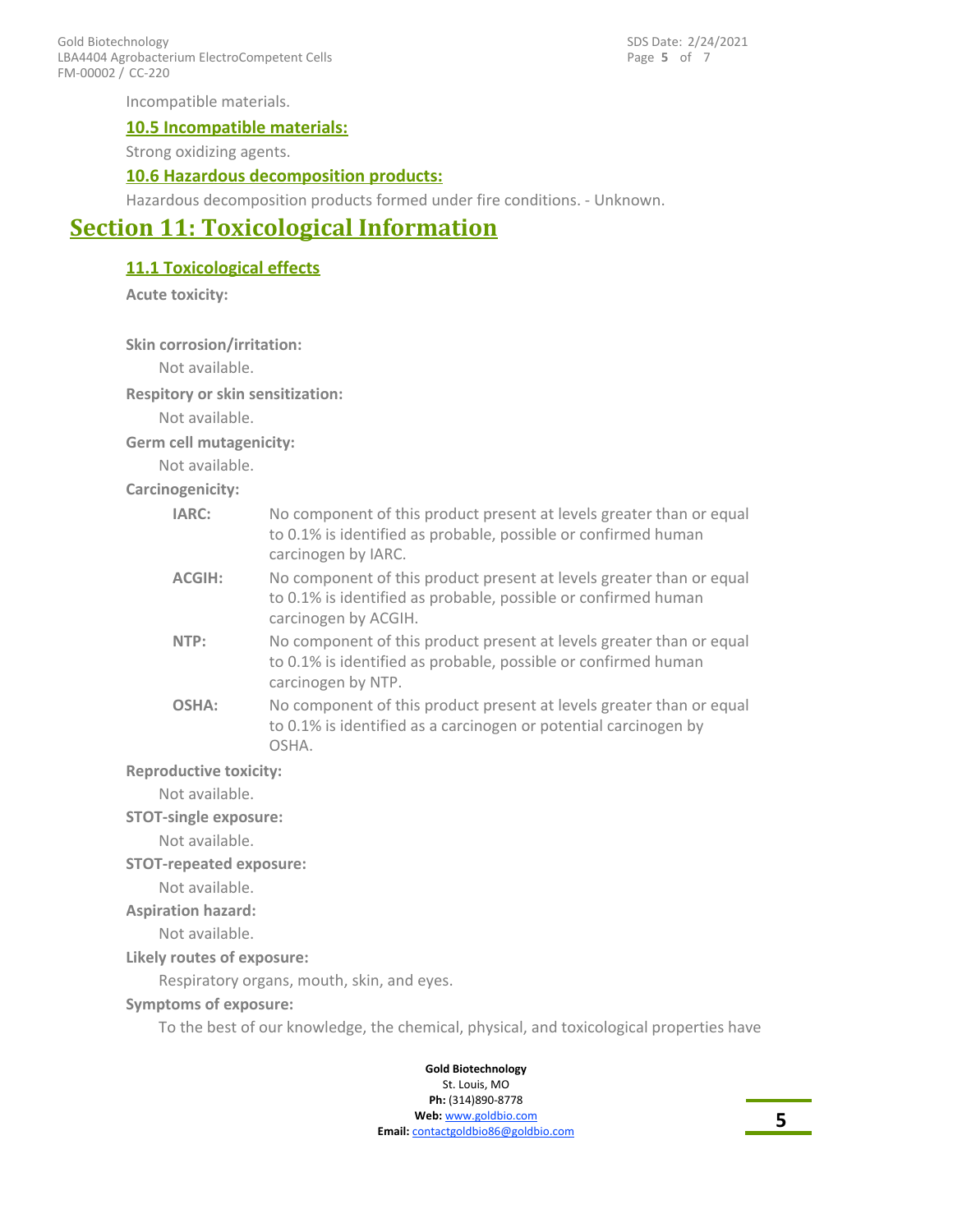FM-00002 / CC-220 Gold Biotechnology LBA4404 Agrobacterium ElectroCompetent Cells Page **6** of 7 SDS Date: 2/24/2021

not been thoroughly investigated.

# **Section 12: Ecological Information**

**12.1 Toxicity:** Not available. **12.2 Persistence and degradability:** Inherent biodegradability. **12.3 Bioacumulative potential:** Does not bioaccumulate. **12.4 Mobility in soil:** Not available. **12.5 Other adverse effects:** None.

# **Section 13 Disposal Considerations**

Dispose of product in accordance with local rules and regulations.

# **Section 14: Transport Information**

### **14.1 US Department of Transportation (DOT)**

This material is considered to be non-hazardous for transport.

### **14.2 International Maritime Dangerous Goods (IMDG):**

This material is considered to be non-hazardous for transport.

#### **14.2 International Air Transportation Association (IATA)**

This material is considered to be non-hazardous for transport.

# **Section 15: Regulatory Information**

#### **SARA 302 Components:**

SARA 302: No chemicals in this material are subject to the reporting requirements of SARA Title III, Section 302.

#### **SARA 313 Components:**

SARA 313: This material does not contain any chemical components with known CAS numbers that exceed the threshold (De Minimis) reporting levels established by SARA Title III, Section 313.

#### **SARA 311/312 Hazards:**

No SARA Hazards.

LBA4404 Agrobacterium ElectroCompetent **Massachusetts Right To Know Components:** CAS - No.